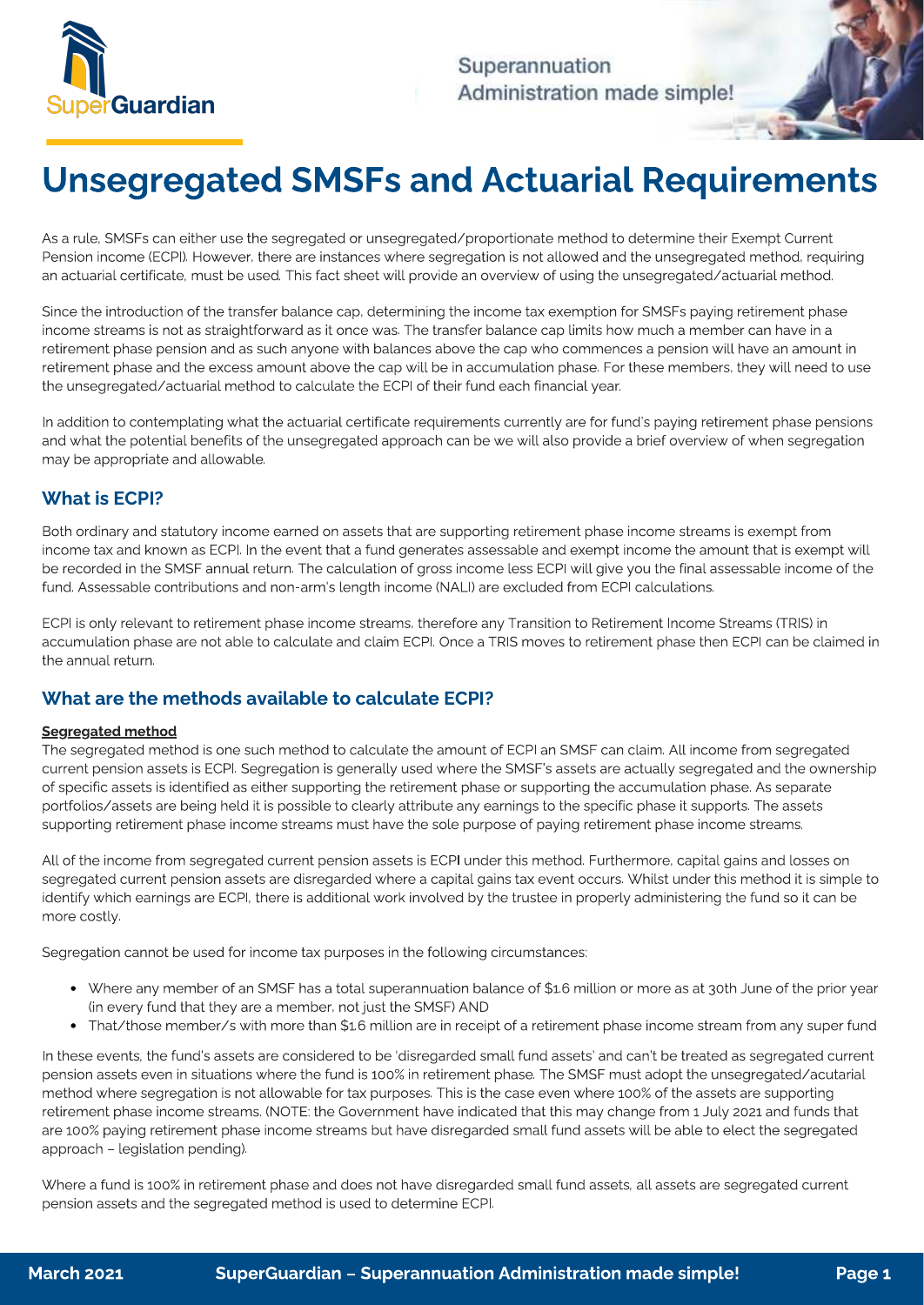## Unsegregated/Actuarial method

Where a fund cannot be segregated or chooses not to be segregated, they are unsegregated. This is the most commonly used<br>method for calculating ECPI and is used where specific assets are not set aside to support retirement Where a fund is unsegregated it is classed as being 'pooled' for tax purposes. This refers to the fund assets being in a single pool, and ownership by the retirement or accumulation phase accounts is not identifiable. This method will often be referred to as the proportionate or actuarial method, these terms are interchangeable. proportionate or actuarial method, these terms are interchangeable.

The ECPI is determine by the 'exempt proportion' of the income based of the proportion of the fund's total liabilities that are<br>current pension liabilities. In other words, the proportion of the fund's account balances tha Under this method, the fund will need to obtain an actuarial certificate each financial year to determine the proportion of the fund's income that is applicable to the accumulation phase vs the retirement phase. The exempt proportion is applied against the assessable income for the period of the year that the SMSF is using this method to determine ECPI. assessable income for the period of the year that the SMSF is using this method to determine ECPI.

 $\frac{1}{\sqrt{1-\frac{1}{\sqrt{1-\frac{1}{\sqrt{1-\frac{1}{\sqrt{1-\frac{1}{\sqrt{1-\frac{1}{\sqrt{1-\frac{1}{\sqrt{1-\frac{1}{\sqrt{1-\frac{1}{\sqrt{1-\frac{1}{\sqrt{1-\frac{1}{\sqrt{1-\frac{1}{\sqrt{1-\frac{1}{\sqrt{1-\frac{1}{\sqrt{1-\frac{1}{\sqrt{1-\frac{1}{\sqrt{1-\frac{1}{\sqrt{1-\frac{1}{\sqrt{1-\frac{1}{\sqrt{1-\frac{1}{\sqrt{1-\frac{1}{\sqrt{1-\frac{1}{\sqrt{1-\frac{1}{\sqrt{1-\frac{1}{\sqrt{1-\frac{1$ administration. As a result of this simplicity, the proportional method is widely adopted as the preferred method is calculating

#### When can the unsegregated/proportionate method be used?

As noted earlier, currently where an SMSF has disregarded small fund assets they are unable to use the segregated method to<br>determine ECPI even if 100% of the assets are supporting retirement phase income streams. They mus determine ECPI even if the assets are supporting retirement phase income streams. They must use the proportionate

Where a fund does not want to segregate or not all assets are supporting retirement phase income streams, then they can use<br>this proportionate approach. this proportionate approach.

It may also be necessary to change methods during the year where there is a change in the member's accounts and they are<br>using the proportionate approach but then move to being 100% in retirement phase (unless they have di assets) or vice versa. Where 100% in retirement phase, the segregated method will be used for that portion of the year. There is also a proposal to change this from 1 July 2021 to allow funds just to use one method in a year, which would be the proportionate annook a proposal to change this from 1 July 2021 to allow funds just to use one method in a year, which would be the proportionate approach.

Where part of the fund is in retirement phase and the rest is in accumulation phase, the proportionate method can be used and<br>the fund will need an actuarial certificate for that portion of the financial year. the fund will need an actuarial certificate for that portion of the financial year.

One actuarial certificate will be required for the period(s) the proportionate method is used even where the method used is<br>changed multiple times within the financial year. It will not cover the period(s) where the segreg changed multiple times within the financial year. It will not cover the period(s) where the segregated method is used.

# What is involved in an actuarial certificate?

An actuarial certificate will advise the proportion that can be applied to the SMSF's income to determine the ECPI.

The exempt income proportion is calculated under section 295-390 of the Income Tax Assessment Act 1997 as follows:

Average value of current pension liabilities<br>Average value of superannuation liabilities Average value of superannuation liabilities

 $\frac{1}{\sqrt{1-\frac{1}{\sqrt{1-\frac{1}{\sqrt{1-\frac{1}{\sqrt{1-\frac{1}{\sqrt{1-\frac{1}{\sqrt{1-\frac{1}{\sqrt{1-\frac{1}{\sqrt{1-\frac{1}{\sqrt{1-\frac{1}{\sqrt{1-\frac{1}{\sqrt{1-\frac{1}{\sqrt{1-\frac{1}{\sqrt{1-\frac{1}{\sqrt{1-\frac{1}{\sqrt{1-\frac{1}{\sqrt{1-\frac{1}{\sqrt{1-\frac{1}{\sqrt{1-\frac{1}{\sqrt{1-\frac{1}{\sqrt{1-\frac{1}{\sqrt{1-\frac{1}{\sqrt{1-\frac{1}{\sqrt{1-\frac{1}{\sqrt{1-\frac{1$ calculation. The calculation therefore takes into account the following significant information:

- Each member's opening account balances for their accumulation and pension accounts<br>• Pension commencements and commutations including the size and timing
- 
- Contributions, pension payments, lump sums and transfers including the size and timing
- Contributions, pension payments, lump sums and transfers including the size and timing Concessional contributions tax payable

The calculation is effectively the proportion of the fund supporting pensions and is applied to the fund's ordinary assessable<br>income and capital gains to determine the ECPI. Assessable contributions and non-arm's length i the ECPI calculations. Any income and capital gains on segregated assets are also excluded from the calculations. This can be summarised in the following formula: summarised in the following formula:

ECPI = [Income (excluding contributions and NALI) x Exempt income proportion] + Income from segregated current pension assets

The calculation of gross income less ECPI will give you the total assessable income of the fund.